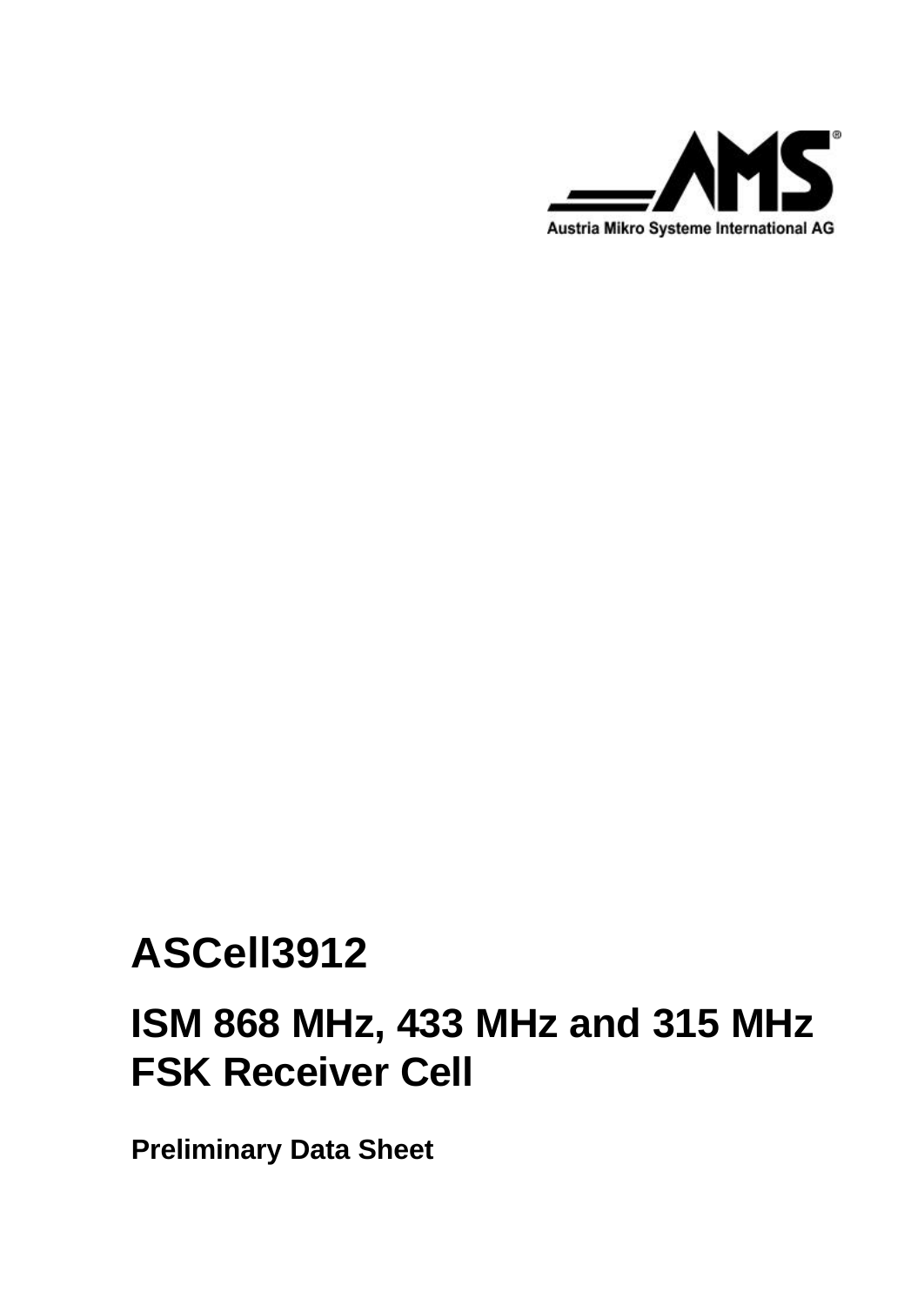

## **Key Features**

- Supports triple band operation: Europe 868 MHz and 433 MHz-, US and Japan 315 MHz ISM band.
- Designed to be conform to EN 300 220, and FCC 47 CFR Ch.1 par.15 requirements.
- Provides highly reliable packet oriented data transmission in blocks of 128 bit.
- Event oriented single message transmission and status oriented and continuous message transmission supported.
- Special transmission protocol for high reliability even in presence of burst interferer (e.g. GSM) implemented.
- RX sensitivity of the receiver typical -100 dBm.
- Supports clock for an external µC and allows clock free total shut down of the whole system.
- Wide supply range between 2.7 to 5.5 V.
- Low RX current, typical 10 mA @ 2.4 V.
- Low idle mode current, typical 1.2mA.
- Wide operating temperature range from -40 °C to +85 °C.
- Only a low cost XTAL for 25 ppm (868 MHz) or 50 ppm (433 and 315 MHz) reference frequency tolerance required.
- Minimum only 1 XTAL and 4 capacitors externally required.

# **General Description**

The ASCell3912 is a low power, triple ISM band (868 / 433 / 315 MHz), single channel FSK receiver designed to work in a remote control link together with the SC3911 transmitter system cell.

The ASCell3912 performs packet oriented data transmission, in a single message- or continuosmessage mode using a special protocol to ensure high reliability even in presence of strong pulsed interferers in close adjacent bands like e.g. GSM.

A general bi-directional micro-controller ( $\mu$ C) interface is provided, to support the  $\mu$ C with clockand reset- signal, and to operate the highly efficient power up/down management.

As external components the SC3911 need at minimum only a reference XTAL, and 4 capacitors.

# **Applications**

- Key-less car entry systems.
- Short range packet oriented data transmission.
- Security applications and alarm systems.
- Domestic remote control systems.
- Industrial remote control systems.
- Remote metering.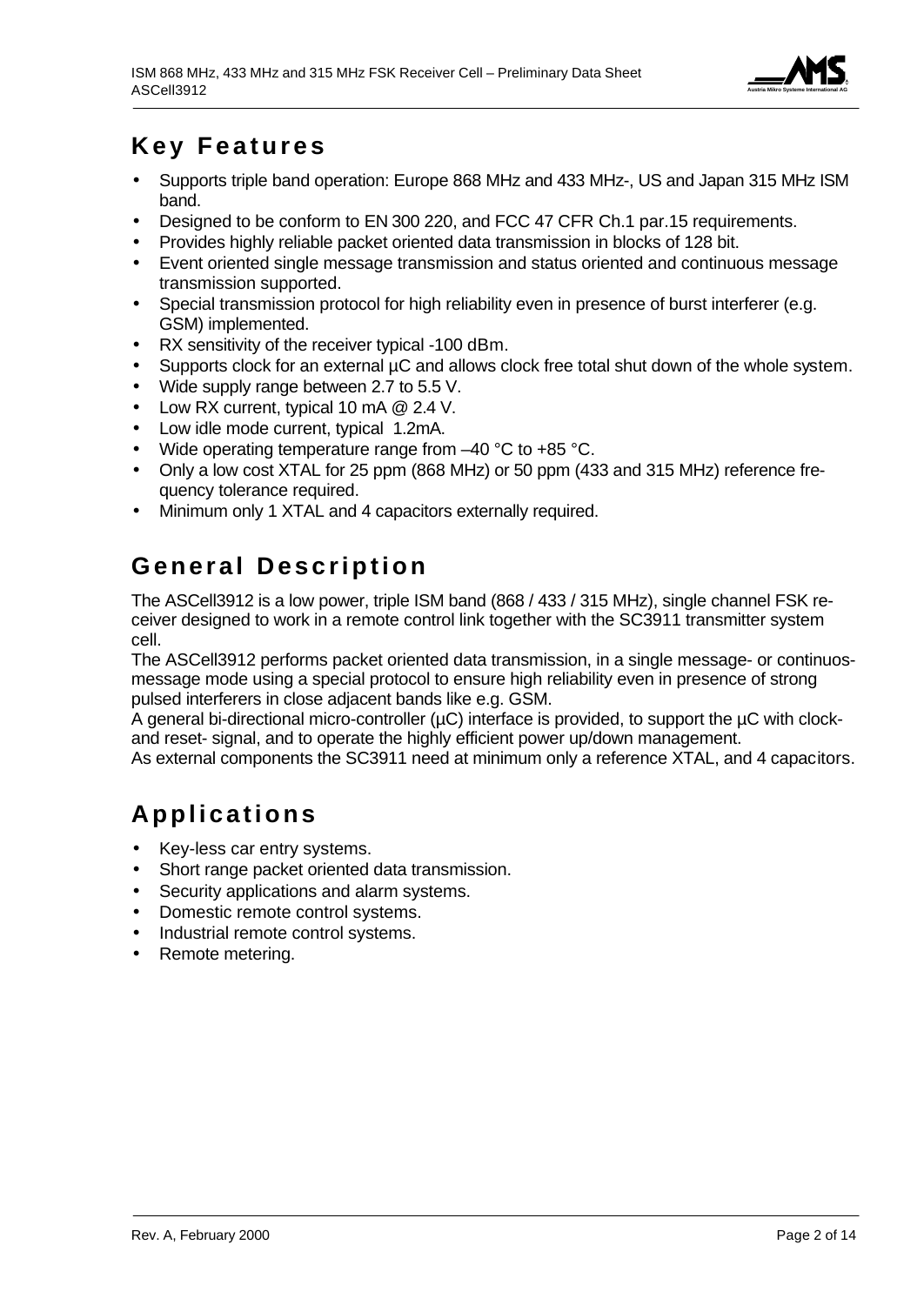



This document contains information on products under development. Austria Mikro Systeme International AG reserves the right to change or discontinue this product without notice.

# **1 Functional Description**

The Figure 1 shows the block diagram of the ASCell3912. The analog part of the ASCell3912 consists of a direct conversion receiver, a triple band RF synthesizer and the DC-cancellation. The digital part includes the burst interference resistant protocol decoder the control logic and the µC interface.



*Figure 1: Block diagram of the ASCell3912.*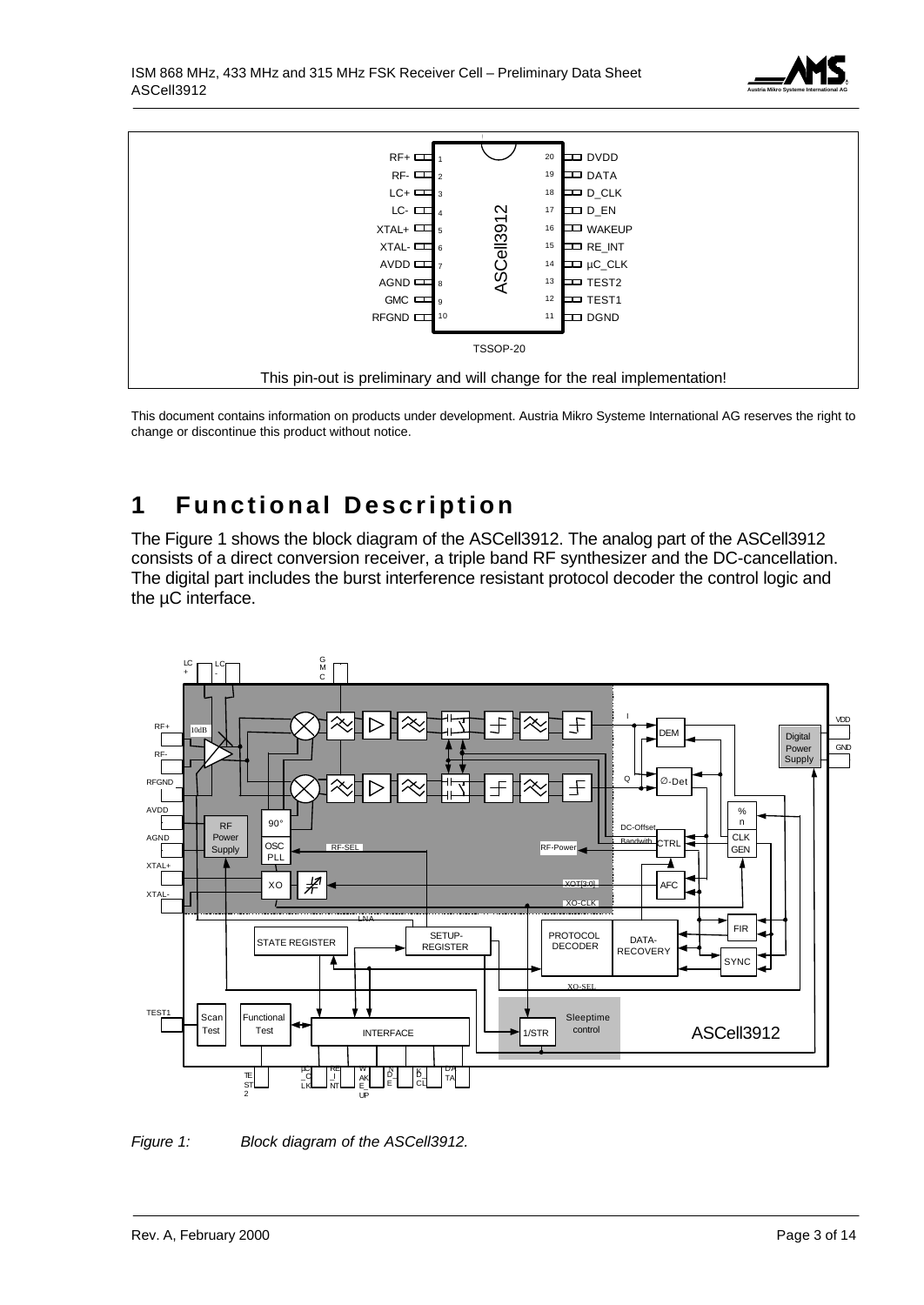

#### *1.1 Analog Receiver Part*

The input signal is a low to moderately high modulation index continuous phase frequency shift keying modulated RF signal around a carrier Fc. This signal is amplified by the low noise amplifier (LNA) and fed to the In-phase and Quadrature-phase mixers (I/Q mixers). The mixers convert the RF signal directly to base band. The local oscillator signal for the I/Q mixers is generated by the on-chip PLL.

The two base band signals (signals I and Q) are filtered and further amplified. After DC offset cancellation to remove the static and quasi-static DC offsets and to ensure fast wake-up of the receiver, the signals are hard limited. The rectangular signals I' and Q' are fed to the digital part where demodulation and the further signal processing is applied.

#### *1.1.1 RF Synthesizer*

Frequency synthesis is performed by a conventional synthesizer consisting of a phase detector, a charge pump, a voltage controlled oscillator working at 315~868.3 MHz, and a feedback divider by 16 (315.00MHz); 32 (315, 433.92MHz), or 64 (868.3MHz). A truth table for the different frequencies is given in Table 1.

| $F_{XOSC}$ / MHz   Multiplier |    | $F_c$ / MHz | FB <sub>1</sub> | FB <sub>0</sub> | RF-SEL   XO-SEL |  |
|-------------------------------|----|-------------|-----------------|-----------------|-----------------|--|
| 19,6875                       | 16 | 315,000     |                 |                 |                 |  |
| 13.5600                       | 32 | 433.920     |                 |                 |                 |  |
| 13.5672                       | 64 | 868,300     |                 |                 |                 |  |

*Table 1: Quartz and RF output frequencies.*

Note: XO-SEL and RF-SEL are intenal generated Signals from the FB[1:0] bits of the setup information.

#### *1.1.2 LNA*

The amplification of the LNA can be switched in two states. The gain can be switched of about 10dB with the LNA bit of the setup command.

Note: LNA is one bit of the setup information.

#### *1.1.3 I/Q Down Converter*

The ASCell3912 contains a high performance quadrature down converter with low DC offset and high isolation of RF- and LO-ports.

#### *1.1.4 Base Band Filter*

To achieve optimum blocking performance, the base band filter is realized in two separated circuit blocks. The first filter block removes high level blocking signals out of receive band, the second filter block serves for high selectivity of adjacent interferers.

#### *1.1.5 DC-Cancellation and Adjustment of Lower Cut-Off Frequency*

The DC offset is removed by a first order high-pass with switchable limit frequency. In the first step the frequency offset of transmitter and receiver is not compensated, therefore the lower band limit is about 10 kHz. In the second step, the receiver frequency is adjusted and the lower limit frequency of the DC-block is set to about 40 kHz and therefore the total bandwidth of pass band is reduced. At the output of the DC block is a switch to initialize the DC-offset in the powerup instant, at the instant of switching, and after appearance of high level interfering signals.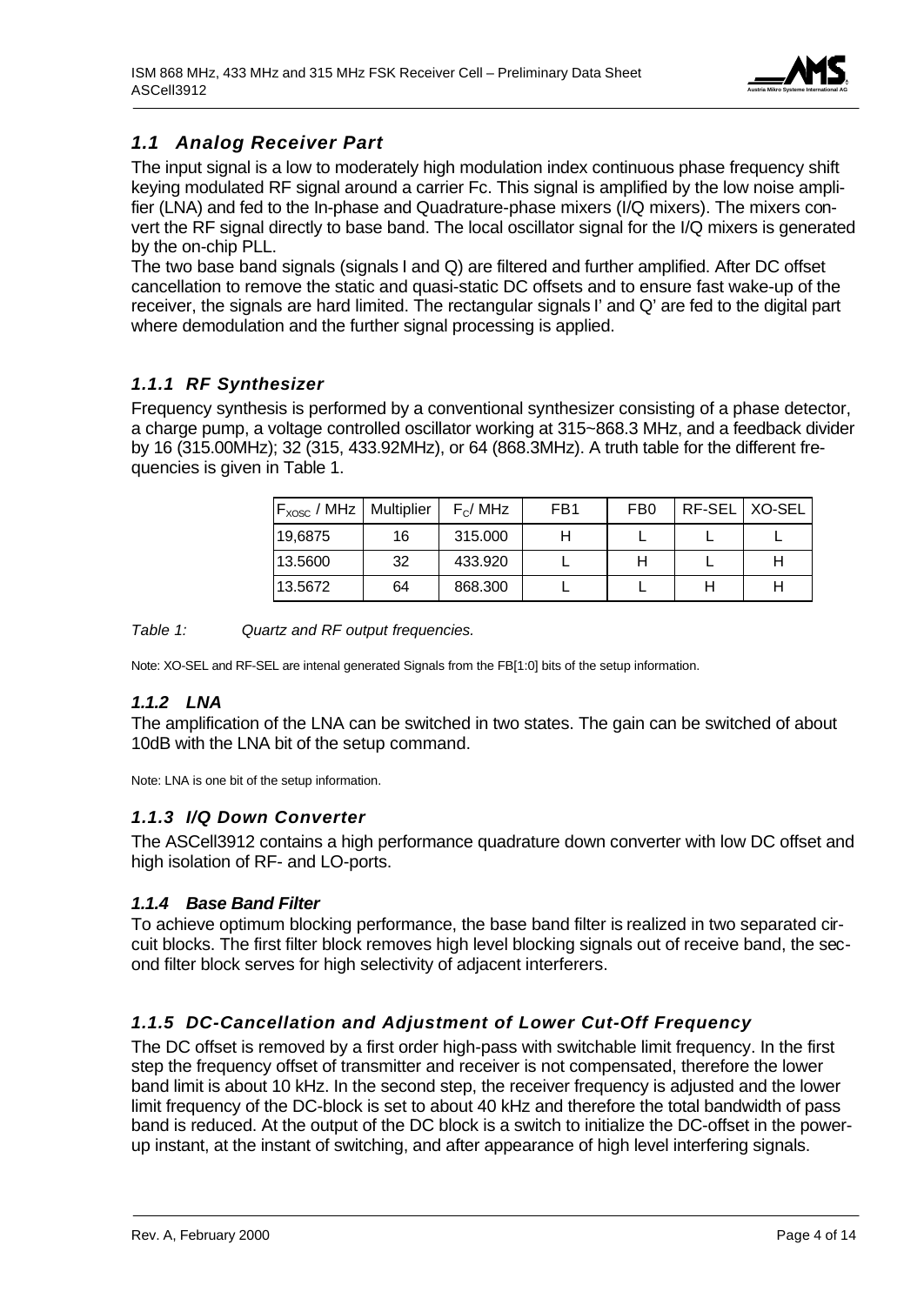

#### *1.2 Digital Controller*

The principal function of the digital controller is demodulation, bit synchronization and the detection of the received data protocol, according to the definition of transmitted bits. Furthermore, a first syntax check and plausibility check of detected data is provided. A data protocol received completely is put into a receive buffer, where a micro controller ( $\mu$ C) can read it out via a serial interface.

The receiver can be externally configured with several operation parameters, LNA gain setting, used frequency band, and timing constant for the watch dog timer. The serial interface also allows to configure the digital controller by the µC.

The receiver writes the state information into a status register. This status information can be read out from the  $\mu$ C out of the status register of the receiver.

#### *1.2.1 Microprocessor Clock*

The microprocessor clock frequency  $F_{CLK}$  is generated by dividing the XTAL frequency  $F_{XOSC}$  by 4 if XO-SEL is  $H'$  and by dividing the XTAL frequency  $F_{XOSC}$  by 6 if XO-SEL is  $L'$ .

Note: XO-SEL and RF-SEL are internal generated signals from the FB[1:0] bits of the setup information.

#### *1.2.2 ASCell3912 Digital Part Timing*

In Figure 2 the timing of a complete receive sequence can be seen. Transmission starts at an arbitrary point in time. First the crystal oscillator is switched on. A minimum time of 5 ms is allowed for the frequency to settle to the final value. Then the receiver executes a wake-up sequence consisting of 6 wake-up bursts. The wake-up bursts are unequally spaced to guarantee interference free detection of an ongoing transmission also in the presence of burst interferers. During a wake-up burst the receiver scans for an active transmission on the air interface. The wake-up sequence is optimized to combat GSM and CT2 type interferers.

After an ongoing transmission has been detected the receiver goes to receiving mode, the WAKE UP line goes high, and reception of data starts. Depending on the number of interferers present, reception of all data may take up to 3 data blocks. As soon as all data has been detected successfully, the RE\_INT pin issues a positive pulse, to indicate the availability of data, and the internal data ready flag (DR) in the ASCell3912 state register is set. The RE\_INT line may be used to trigger a interrupt procedure, which is executed at the availability of data. When data is read out by the micro controller the internal data ready flag (DR) in the RX-status register is cleared and it is only set, when a complete data sequence has received again. No further pulse is issued on the RE\_INT line, but the micro controller has to poll for new data during an ongoing reception. If transmission stops, the WAKE\_UP line goes low and a pulse is issued on the RE\_INT line to indicate the termination of transmission at CMT.

In Figure 2 also the timing where the microprocessor clock ( $\mu$ C\_CLK) is active is shown. The clock is active with the start of the detection phase of the SC3911. The clock is shut down 16 clock cycles  $(T_{CAI})$  after the falling edge of the second interrupt on the RE\_INT pin.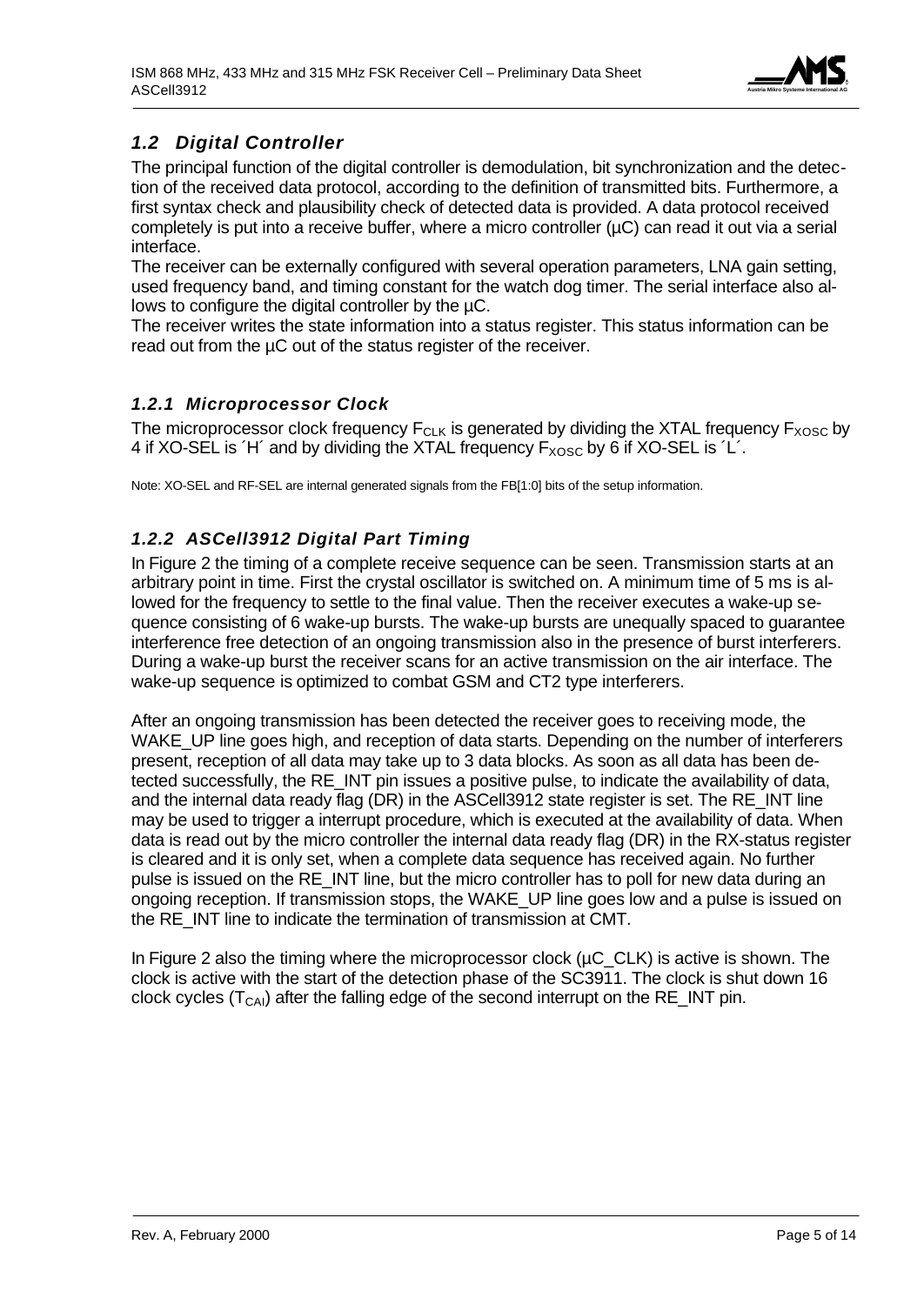



*Figure 2: ASCell3912 basic timing.*

Note: The Interface timing and the timing of the internal flags are shown in Figure 2 for a detection time of  $T_{\text{DET1}}$ .

#### *1.2.3 Receiver Configuration*

The configuration register can be loaded from a  $\mu$ C via the serial interface. The Table 2 below shows the contents of the configuration register. Bit b0 is the first transmitted bit. The setup contains the LNA set, frequency band and the sleep time interval of the receiver.

| bit#     | Name       | Description                                                            | Configuration                                                                                                            | Comments                                                                                                  |
|----------|------------|------------------------------------------------------------------------|--------------------------------------------------------------------------------------------------------------------------|-----------------------------------------------------------------------------------------------------------|
| $\Omega$ | <b>LNA</b> | LNA gain switch                                                        | L= LNA Gain is high<br>H= LNA Gain is -10dB                                                                              | default                                                                                                   |
| [12]     | FB[1:0]    | FB1 is MSB                                                             | Frequency band select with $L, L$ (FB1, FB0) = 868.3 MHz<br>L, $H = 433.92$ MHz<br>$H, L = 315 MHz$<br>$H, H = not used$ | default                                                                                                   |
| [38]     | STR[5:0]   | Sleep time interval set of<br>the receiver, with STR5 is<br><b>MSB</b> | $t_{\text{sleep}} = (STR + 1) * 20ms$                                                                                    | Note: for $STR = 00h$ the<br>witing period between<br>two consecutive wake-<br>up cycles will be 148 bit. |

*Table 2: Format of the configuration Register*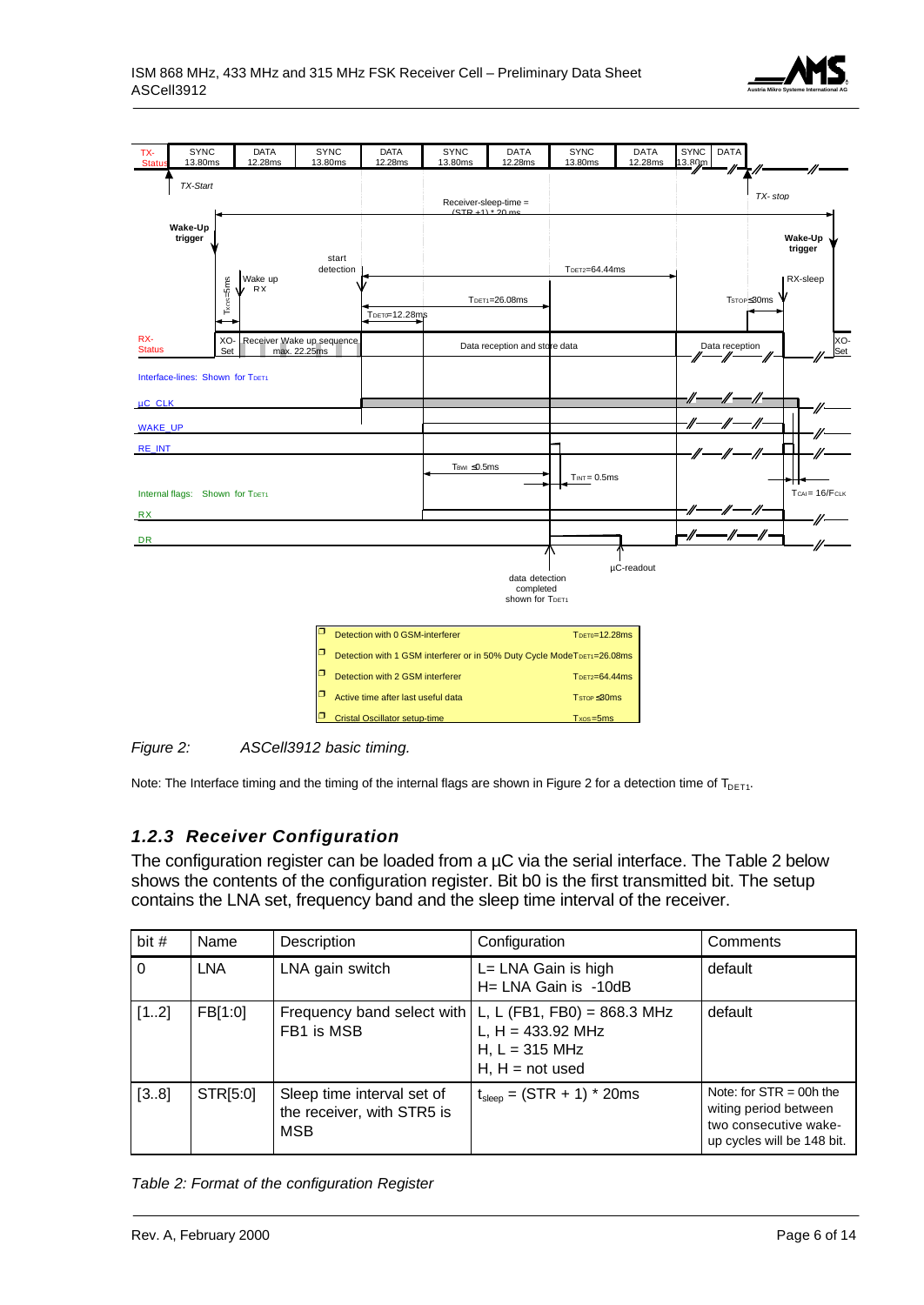

#### *1.2.4 Receiver Status*

Table 3 below shows the format of the state register. Bit b0 is the first which is transmitted by a readout of the µC. The status register contains the information about a successful received date, active receiver and the information about the quality of the received signal.

| bit# | Name      | Description                                                                                    | <b>Status</b>                                                                                  | Comments                                                                                                                                                                                                            |
|------|-----------|------------------------------------------------------------------------------------------------|------------------------------------------------------------------------------------------------|---------------------------------------------------------------------------------------------------------------------------------------------------------------------------------------------------------------------|
| 0    | <b>DR</b> | Data received a complete<br>message was received                                               | L= no data received<br>H= data received successfully                                           |                                                                                                                                                                                                                     |
|      | <b>RX</b> | Receiver is active                                                                             | L= receiver not active<br>H= data reception in progress                                        | Note: This bit is set by the<br>receiver when 6 bytes of a<br>packet are correct. This bit in<br>the status register is neces-<br>sary for the comfort-orientated<br>functions of the central locking<br>functions. |
| [23] | RQ[1:0]   | Signal quality indicates<br>how many data packets<br>are necessary for a com-<br>plete message | L, L $(RQ1, RQ0) = 1$ packet<br>$L, H = 2$ packets<br>$H, L = 3$ packets<br>$H, H = 4$ packets |                                                                                                                                                                                                                     |



#### *1.2.5 µC Interface*

The ASCell3912 contains a direct interface to a micro controller  $(\mu C)$ . The  $\mu C$  interface of the ASCell3912 consist of the following five pins:

"Transmit/Received data input/output" (DATA). A bi-directional serial data line, with states "H" (recessive, or weak pull-up) and "L" (dominant).

"Active "H" transmit data enable" (D\_EN)

"Transmit data clock input" (D\_CLK).

"Active "H" µC interrupt output " (RE\_INT).

"Active "H" µC wakeup output " (µC\_WAKEUP).

"µC clock output " (µC\_CLK).

#### *1.2.5.1 Instruction Set*

The following table shows the instruction set of the interface. The first two bits are the operation code, which determine the direction of the data transfer and which data is transferred.



*Table 4: Overview of the instruction set.*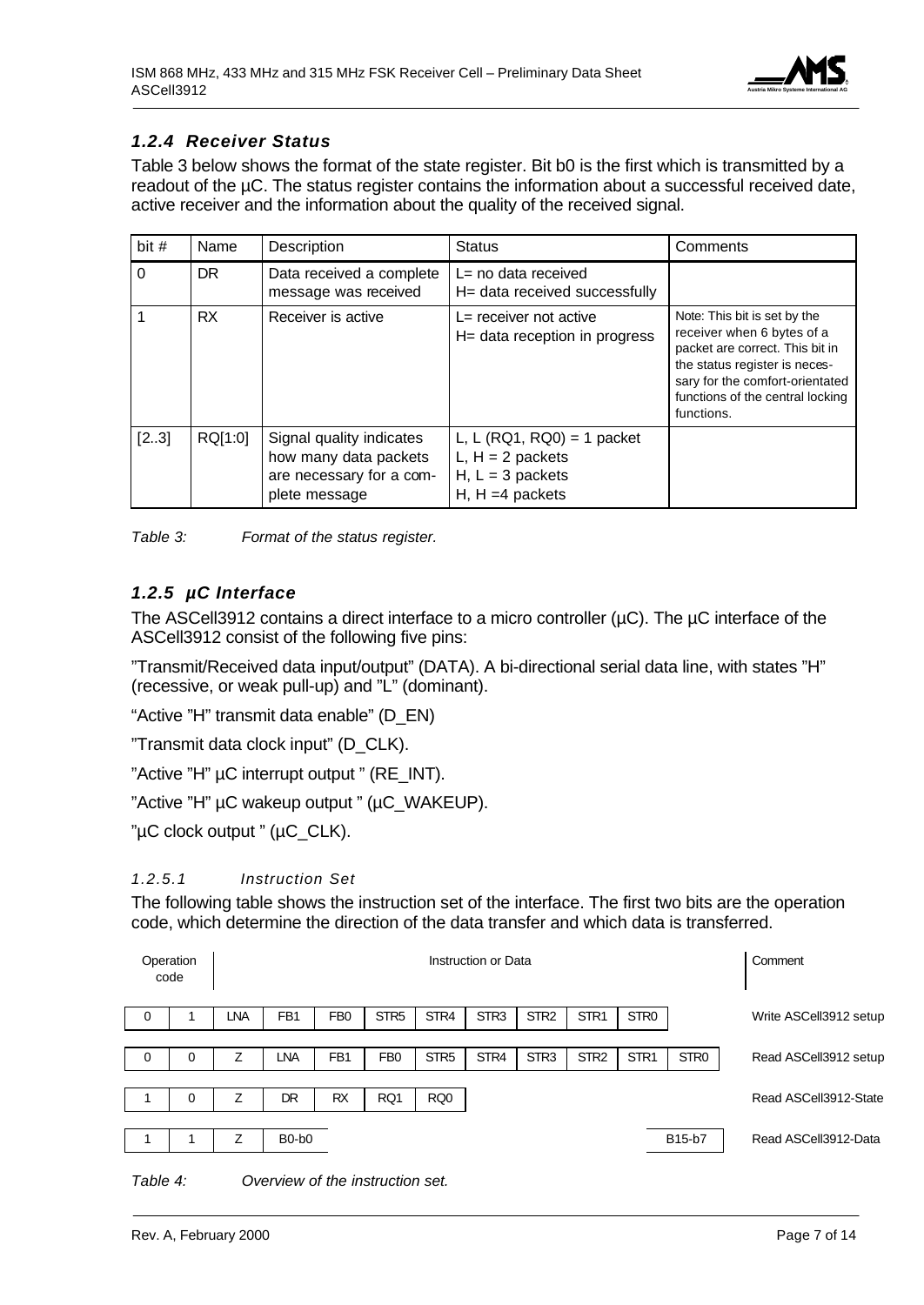

#### *1.2.6 Timing Diagrams*

The following Figure 3 shows the timing for the write operation into the configuration register. First the opcode is transmitted and it is followed by 9 instruction bits.



#### *Figure 3: Write timing for the configuration register..*

The following Figure 4 shows the timing of a read operation from the status register. After writing the operation code to the ASCell3912, the ASCell3912 stays in high impedance state for one more clock cycle and starts transmission of the selected bit sequence after that period.



*Figure 4: Read timing for status register.*

In the following Figure 5 shows read out of the received data. In the example `Bx-bz` stands for bit ´z´ of Byte ´y´, so B7-b5 depicts bit 5 of byte 7.



*Figure 5: Read out timing for received data (16 Bytes).*

#### *1.2.7 Interrupt and Wake-Up Pins*

To provide the micro controller with time-critical information the receive/end transmission interrupt (RE\_INT) line is used. Figure 2 shows the timing of the RE\_INT and WAKE\_UP signals during the reception. A high pulse is issued on this line, when one of the both conditions appear:

- The reception of data is completed for the first time after a receiver wake-up.
- The transmission of data has stopped. This interrupt is necessary status oriented CMT for comfort orientated central locking functions (like window closing).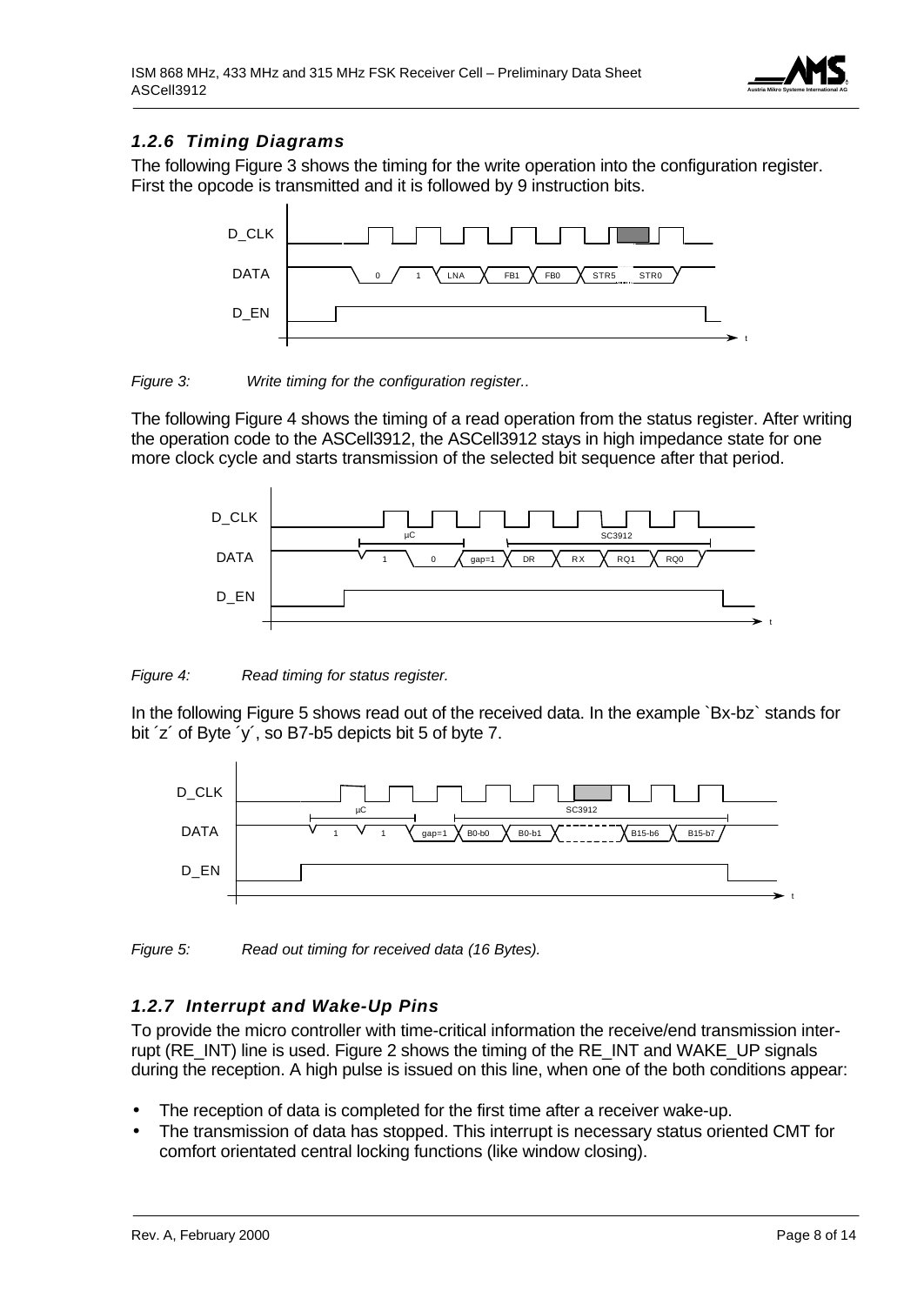

To distinguish between the two interrupt sources, the WAKE\_UP line is used, as listed in the following table.

| RE INT | WAKE UP   Interrupt source  |
|--------|-----------------------------|
|        | Message received completely |
|        | Transmission stopped        |

*Table 5: Interrupt sources and their meaning.*

# **2 Electrical Characteristics**

# *Absolute Maximum Ratings (non operating)*

| Symbol     | Parameter                                     | Min     | Max       | <b>Units</b> | <b>Note</b> |
|------------|-----------------------------------------------|---------|-----------|--------------|-------------|
| VDD; AVDD  | Positive supply voltage                       | $-0.5$  | 6         | V            |             |
| GND; AGND  | Negative supply voltage                       | 0       | 0         | V            |             |
| Vin        | Voltage at every input pin                    | Gnd-0.5 | $VCC+0.5$ |              |             |
| lin        | Input current into any pin except supply pins | $-10$   | 10        | mA           |             |
| <b>ESD</b> | Electrostatic discharge                       |         | 1k        | V            | 1) 3)       |
| Tstg       | Storage temperature                           | -55     | 125       | °C           |             |
| Tlead      | Lead temperature                              |         | 260       | °C           | 2)          |

1) Test according to MIL STD 883C, Method 3015.7: HBM: R=1.5 kΩ, C=100 pF, 5 positive pulses per pin against supply pins, 5 negative pulses per pin against supply pins [C2].

2) 260 °C for 10 sec (Reflow and Wave Soldering), 360 °C for 3 sec (Manual soldering).

3) All pins, pins XTAL+,XTAL-, RF+,RF-,LC+ and LC- have 500 V ESD protection

#### *Operating Conditions*

| Symbol              | Parameter                                | Conditions / Notes                                    | Min | Typ      | Max   | <b>Units</b> |
|---------------------|------------------------------------------|-------------------------------------------------------|-----|----------|-------|--------------|
| VDD=AVDD            | Positive supply voltage                  |                                                       | 2.7 |          | 5.5   | V            |
| GND=AGND            | Negative supply voltage                  |                                                       | 0   | $\Omega$ | 0     | V            |
| TA                  | Operating temperature                    |                                                       | -40 |          | $+85$ | °C.          |
| $IP_{run}$          | Supply current into VDDA<br>and VDDD pin | Everything on                                         |     |          | 10    | mA           |
| $IP_{idle}$         | Average supply current in<br>idle mode.  |                                                       |     |          | 1.2   | mA           |
| IP <sub>sleep</sub> | Average supply current in<br>sleep mode. |                                                       |     |          | 0,5   | μA           |
| $P_{in,max}$        | Maximum input power level                | Above this level cir-<br>cuit could be de-<br>stroved |     | 30       |       | dBm          |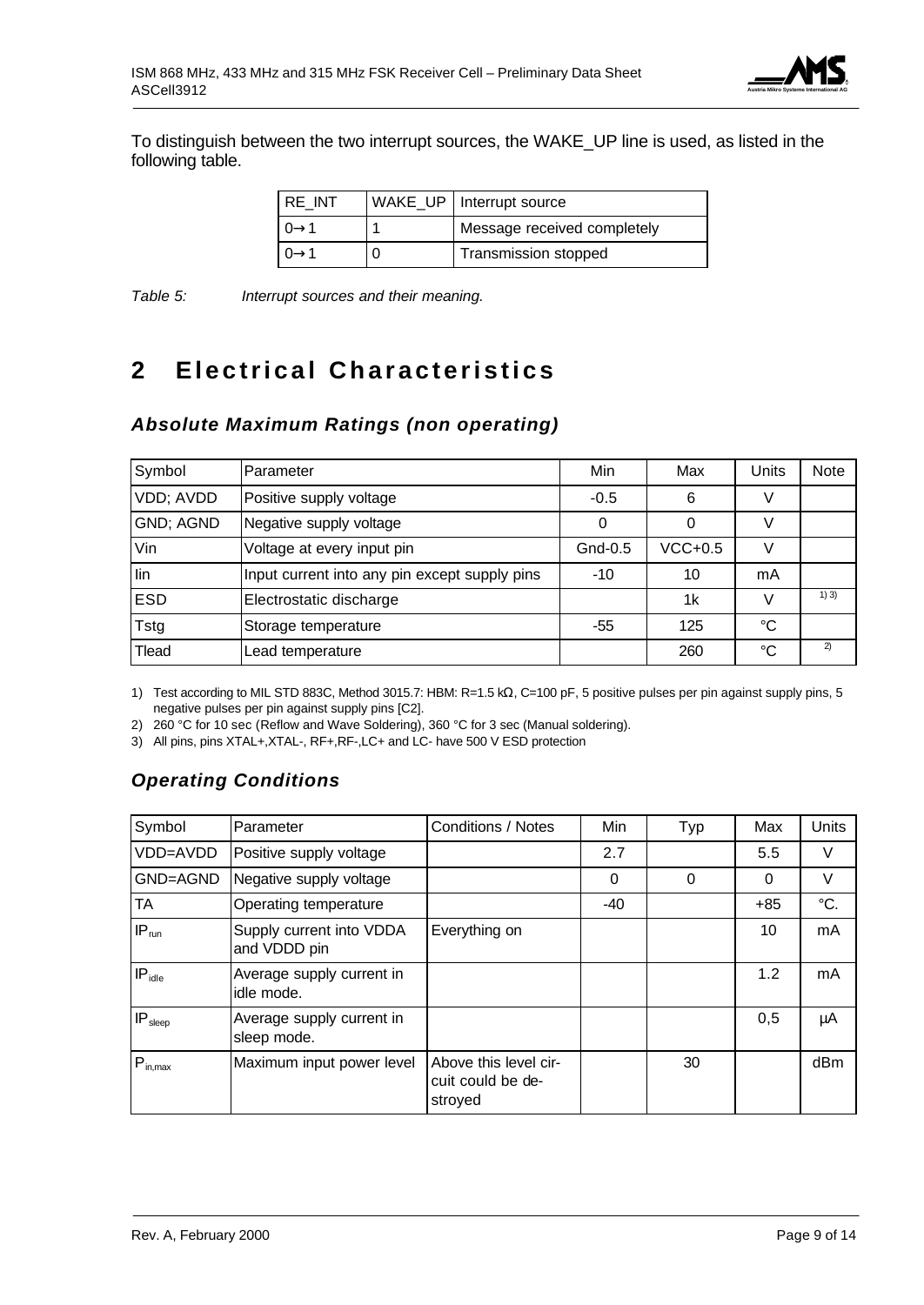

#### *2.3 Receiver Operation*

TA = 23 °C, VDD, AVDD = 3.6 V, unless specified otherwise. Devive functional for TA= -40 to +85 °C.

| Symbol                 | Parameter                                                     | Conditions / Notes                                                                                            | Min      | Typ                           | Max            | Units                                  |
|------------------------|---------------------------------------------------------------|---------------------------------------------------------------------------------------------------------------|----------|-------------------------------|----------------|----------------------------------------|
| F <sub>c</sub>         | Carrier Frequency                                             | Depends on different external<br>crystals.                                                                    |          | 315.000<br>433.920<br>868.300 |                | <b>MHz</b><br><b>MHz</b><br><b>MHz</b> |
| $R_{in}$               | Input impedance                                               | Capacitive part t.b.d.                                                                                        |          | $200 - 400$                   |                | $\Omega$                               |
| ?F                     | Nominal FSK frequency devi a-<br>tion                         | 315, 433.92, 868.3MHz                                                                                         | 61       |                               | 69             | kHz                                    |
| $F_{xosc}$             | Crystal oscillator (XOSC) fre-<br>quency                      | 315,000 MHz: max +/- 50ppm<br>433.920 MHz: max +/- 50ppm<br>868.300 MHz: max +/-25ppm                         |          | 19,6875<br>13.5600<br>13.5672 |                | <b>MHz</b><br><b>MHz</b><br><b>MHz</b> |
| $TF_{xose}$            | Crystal oscillator (XOSC) fre-<br>quency tolerance            | 315,000 MHz: (-40~+85 °C),<br>433.920 MHz: (-40~+85 °C),<br>868.300 MHz: (-40~+85 °C).                        |          |                               | 50<br>50<br>25 | ppm<br>ppm<br>ppm                      |
| $D_{\rm R, gross}$     | Gross Data Rate                                               | Including protocol.                                                                                           |          | 18.235                        |                | kbps                                   |
| $RF$ $\sin^{-1}$       | Receiver sensitivity                                          | -10 °C <ta<+70 td="" °c<=""><td><math>-96</math></td><td><math>-100</math></td><td></td><td>dBm</td></ta<+70> | $-96$    | $-100$                        |                | dBm                                    |
| $RF_{SensT}$           | Temperature sensitivity reduc-<br>tion                        | -40 <ta<-10 or<br="" °c.="">+70&gt;TA&gt;+85 °C.</ta<-10>                                                     |          |                               | 4              | dB                                     |
| $RF_{Sens}F_{offim}$   | Receiver sensitivity reduction<br>caused by frequency offset  | @maximum receiver sensitiv-<br>ity reduction @ 44 kHz offset                                                  |          |                               | $\overline{7}$ | dB                                     |
| $RF_{SensLNA}$         | Sensitivity reduction caused<br>by LNA gain switching         |                                                                                                               |          | 10                            |                | dB                                     |
| $Bl_{200KHz}^{2)}$     | <b>Blocking immunity</b><br>200 kHz - 1 MHz                   | Without external filter.                                                                                      | $\Omega$ |                               |                | dB                                     |
| $BI1MHz$ <sup>2)</sup> | <b>Blocking immunity</b><br>1-10 MHz                          | Without external filter                                                                                       | 21       |                               |                | dB                                     |
| $BI_{10MHz}^{2)}$      | Blocking immunity @<br>$>10$ MHz                              | Without external filter                                                                                       | 63       |                               |                | dB                                     |
| $P_{LOfeed}$           | LO $@$ F <sub>c</sub> power available at<br>LC+ and LC- nodes |                                                                                                               |          |                               | $-28$          | dBm                                    |

1) Standard Receive Quality (SRQ): Message reception successfully finished after <80 ms in 80% of all transmission trails.

2) CW blocking signal relative to applied useful signal with –94dBm power level and SRQ. Measured without frequency offset and at +25 °C

#### *Receiver Timing*

| Symbol           | Parameter                 | Conditions / Notes                                           | Min | Tvp | Max | Units |
|------------------|---------------------------|--------------------------------------------------------------|-----|-----|-----|-------|
| T <sub>Dni</sub> | Time to received FSK data | Configured for fast response<br>(receiver sleep time $= 0$ ) | 27  |     | 80  | ms    |
| Г <sub>Dwi</sub> | Time to received FSK data | Using low idle duty cycle the<br>(receiver sleep time >0)    | 40  |     | 92  | ms    |
| stop             | RX switch off time        | Timeout for comfort functions                                |     | 30  |     | ms    |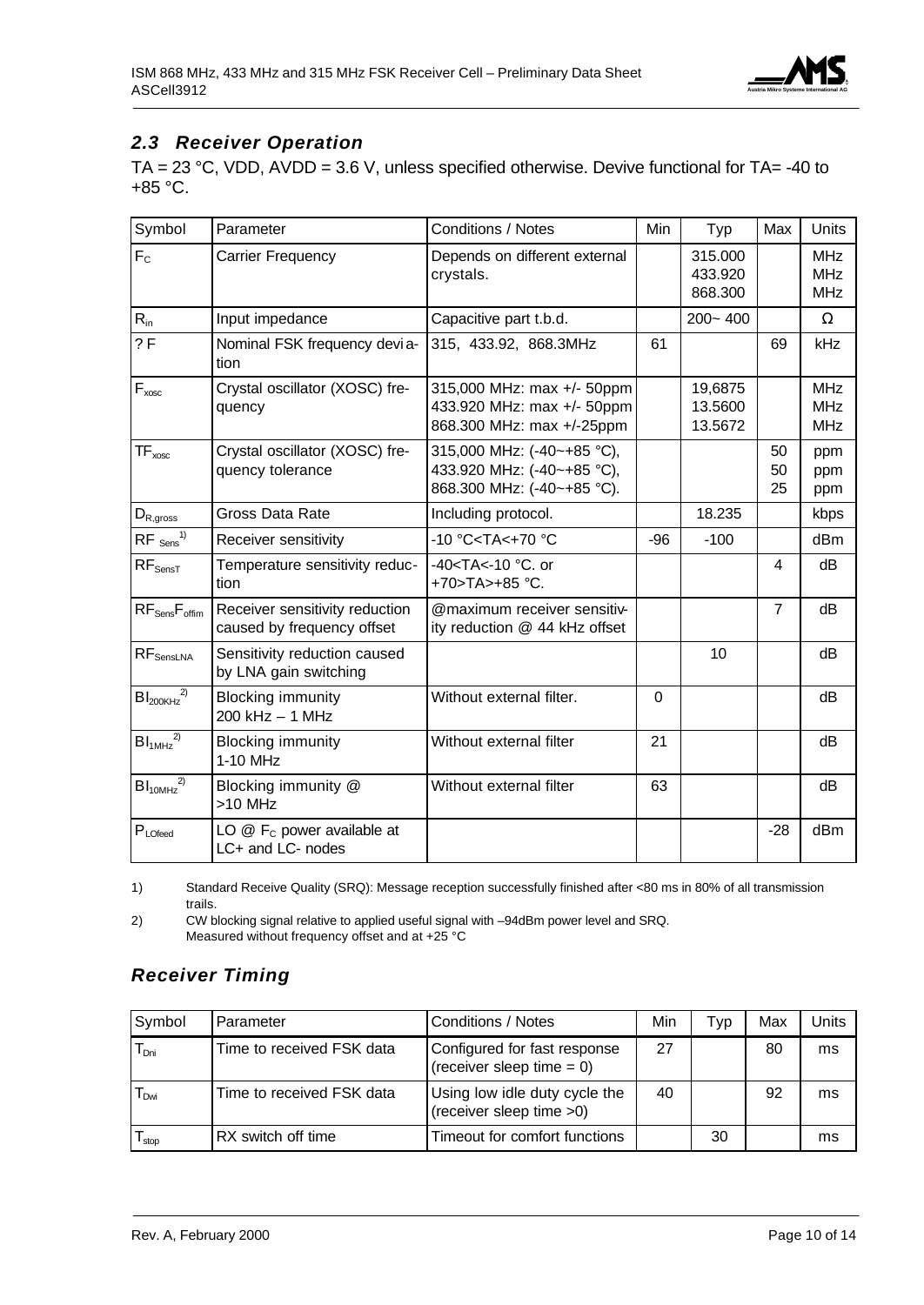

#### *2.5 Digital Pin Characteristics*

 $T_{AMB}$  = 23 °C, VDD = 3.6 V, unless specified otherwise. GND is the 0 V reference.

| Symbol                                               | Parameter                                                                                 | <b>Conditions</b> | Min       | Typ | Max    | <b>Units</b> |  |  |  |
|------------------------------------------------------|-------------------------------------------------------------------------------------------|-------------------|-----------|-----|--------|--------------|--|--|--|
|                                                      | µC_CLK (µC clock output)                                                                  |                   |           |     |        |              |  |  |  |
| <b>VOH</b>                                           | High level output voltage                                                                 | $IOH = -1 mA$     | $VDD-0.5$ |     |        | V            |  |  |  |
| <b>VOL</b>                                           | Low level output voltage                                                                  | $IOL = 1 mA$      |           |     | 0.3    | $\vee$       |  |  |  |
| tr                                                   | Rise time                                                                                 | CLoad = 10 pF     |           | 20  |        | ns           |  |  |  |
| td                                                   | Fall time                                                                                 | $Cload = 10 pF$   |           | 20  |        | ns           |  |  |  |
| jcc                                                  | Cycle to cycle jitter                                                                     |                   |           |     | $+/-5$ | %            |  |  |  |
|                                                      | DATA(serial data input), D_EN (serial data enable input), D_CLK (serial data clock input) |                   |           |     |        |              |  |  |  |
| VIH                                                  | High level input voltage                                                                  |                   | $VDD-0.5$ |     |        | $\vee$       |  |  |  |
| VIL                                                  | Low level input voltage                                                                   |                   |           |     | 0.3    | $\vee$       |  |  |  |
| IIH.                                                 | High level input current                                                                  | VIH= VDD          |           |     | 1      | μA           |  |  |  |
| IIL                                                  | Low level input current                                                                   | $VIL = 0 V$       | $-1$      |     |        | μA           |  |  |  |
| $F_{D\_CLK}$                                         | D_CLK frequency                                                                           |                   | 3         |     |        | kHz          |  |  |  |
| RE_INT (interrupt output); WAKEUP (µC wakeup output) |                                                                                           |                   |           |     |        |              |  |  |  |
| <b>VOH</b>                                           | High level output voltage                                                                 | $IOH = -1mA$      | $VDD-0.5$ |     |        | $\vee$       |  |  |  |
| <b>VOL</b>                                           | Low level output voltage                                                                  | $IIOL = 1mA$      |           |     | 0.3    | V            |  |  |  |

### **3 Pin-out Information**

Note: pin numbers have arbitrary ordering and numbering - will be defined during design

| Pin            | Name              | Type | Description                                             |
|----------------|-------------------|------|---------------------------------------------------------|
| 1              | RF+               |      | LNA input                                               |
| $\overline{2}$ | RF-               |      | LNA input                                               |
| 3              | $LC+$             | I/O  | LNA tank                                                |
| 4              | LC-               | I/O  | LNA tank                                                |
| 5              | XTAL+             |      | XTAL oscillator input                                   |
| 6              | XTAL-             | O    | XTAL oscillator output                                  |
| $\overline{7}$ | AVDD              | P    | Analog positive supply                                  |
| 8              | <b>AGND</b>       | P    | Analog negative supply                                  |
| 9              | <b>GMC</b>        | 1/O  | Base-Band Low Pass frequency set                        |
| 10             | <b>RFGND</b>      |      | RF GND                                                  |
| 11             | <b>DGND</b>       | P    | Digital negative supply                                 |
| 12             | TEST <sub>1</sub> | 1/O  | pin for test purposes                                   |
| 13             | TEST2             | 1/O  | pin for test purposes                                   |
| 14             | uC_CLK            | O    | Clock output for micro controller                       |
| 15             | RE_INT            | O    | Interrupt at first received data block and receive end  |
| 16             | WAKEUP            | O    | Micro controller wake up; high during ongoing reception |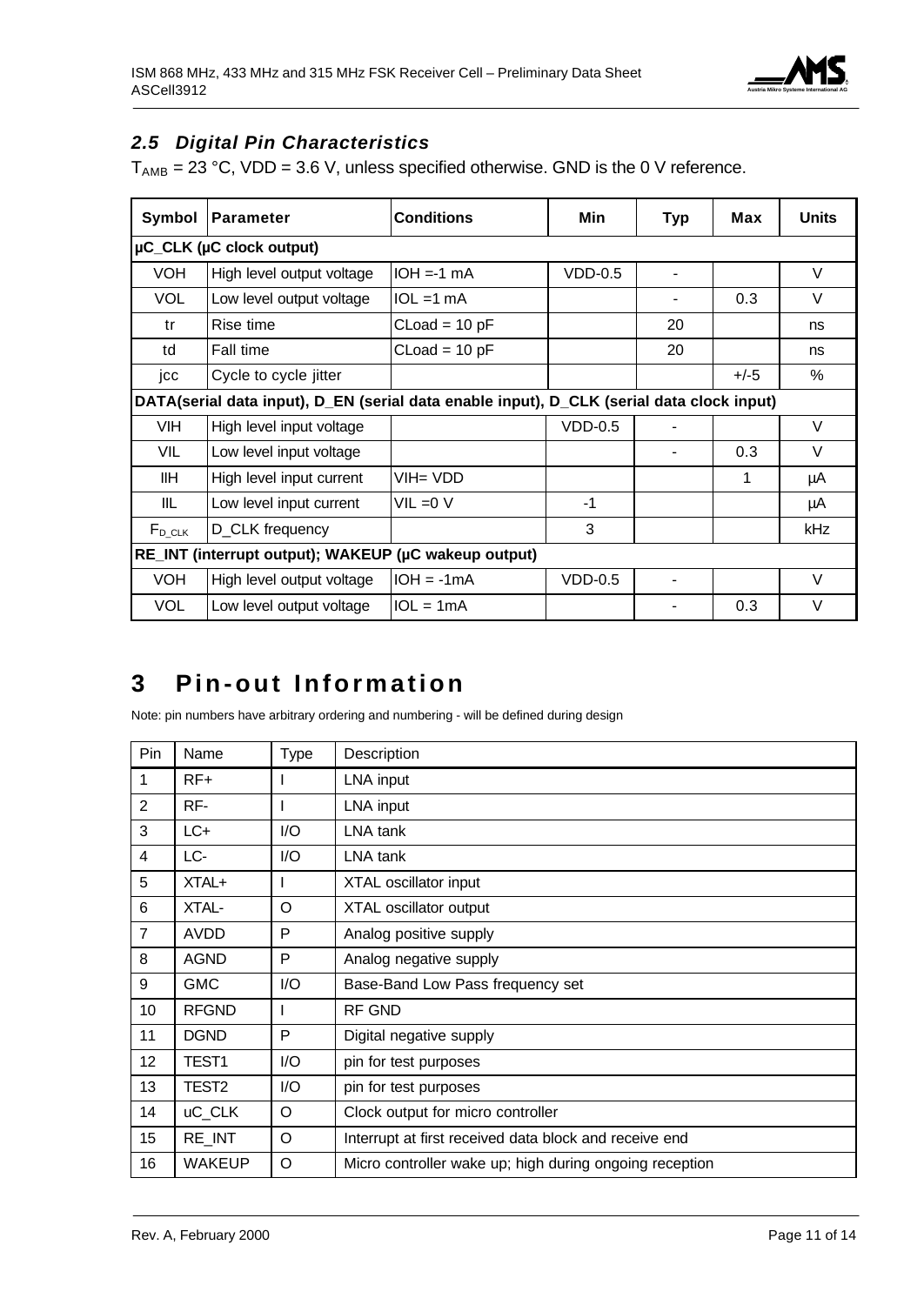

| Pin | Name        | Type | Description                              |
|-----|-------------|------|------------------------------------------|
|     | D EN        |      | Enable data bus                          |
| 18  | D CLK       |      | Clock for serial interface               |
| 19  | <b>DATA</b> | I/O  | Data Input / Output for serial interface |
| 20  | <b>DVDD</b> | D    | Digital positive supply                  |

# **4 Application Schematic**



*Figure 6: Basic application schematic of the ASCell3912.*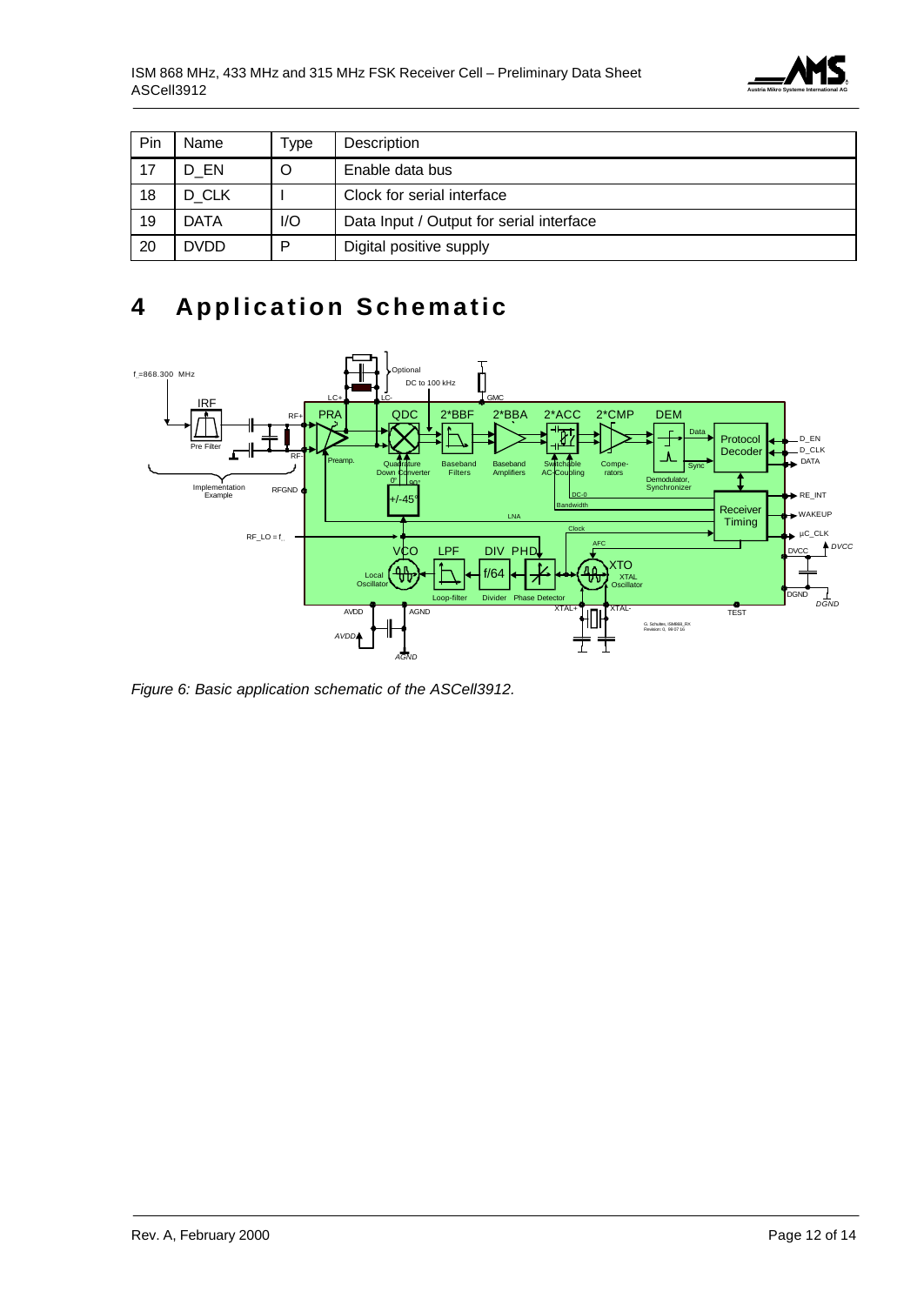

## **5 Package Information**



*Figure 7: Physical dimensions of TSSOP-20.*

| Symbol         | <b>Common Dimensions</b> |                  |                         |  |  |  |
|----------------|--------------------------|------------------|-------------------------|--|--|--|
|                | Minimal (mm/mil)         | Nominal (mm/mil) | <b>Maximal (mm/mil)</b> |  |  |  |
| A              |                          |                  | 1.10/0.0433             |  |  |  |
| A <sub>1</sub> | 0.05/0.002               | 0.10/0.004       | 0.15/0.006              |  |  |  |
| b              | 0.19/0.0075              |                  | 0.30/0.0118             |  |  |  |
| D              |                          |                  |                         |  |  |  |
| e              |                          | 0.65 BSC         |                         |  |  |  |
| E              | 6.25/0.246               | 6.40/0.252       | 6.50/0.256              |  |  |  |
| E1             | 4.30/0.169               | 4.40/0.173       | 4.50/0.177              |  |  |  |
|                | 0.50/0.020               | 0.60/0.024       | 0.70/0.028              |  |  |  |
| 2              | 0°                       | $4^\circ$        | $8^{\circ}$             |  |  |  |

ASCell's are functional and in-spec circuits, which are usually available as samples with documentation and demoboard. How ever they are intentionally to be used as a basis for ASIC derivatives. If an ASCell fits into a customer's application as it is, it will be immediately qualified and transfered to an ASSP to be ordered as a regular AS product.

Copyright 2000, Austria Mikro Systeme International AG, Schloß Premstätten, 8141 Unterpremstätten, Austria. Telefon +43-(0)3136-500-0, Telefax +43-(0)3136-52501, E-Mail info@amsint.com